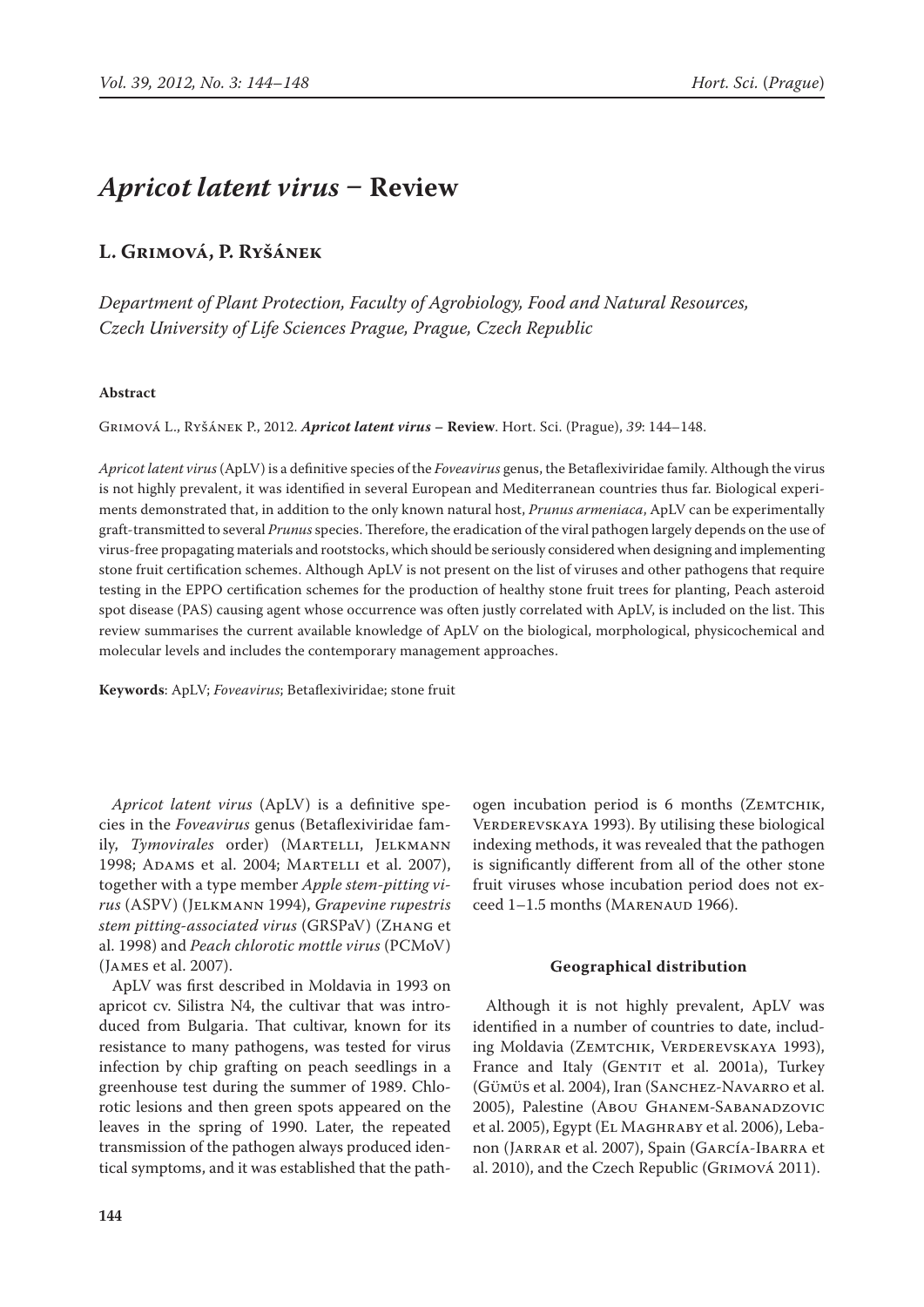### **Biological properties**

As with all currently known members of the genus *Foveavirus* (Adams et al. 2004)*,* ApLV is transmitted by grafting and persists in the propagative materials of the host; no viral vector is known. The pathogen is characterised by the narrow host range, and it naturally infects only apricot trees (*P. armeniaca*), with no apparent symptoms, except of Tirynthos (Jarrar et al. 2006; Grimová et al. 2010) and Haward (Jarrar et al. 2006) cultivars; in these cultivars, it induces symptoms of chlorotic blotching (Fig. 1) and/or a malformation of the new leaves and shoots. Graft inoculation experiments demonstrated that, in addition to apricot, the ApLV host range includes several other *Prunus* species. As the most susceptible species, *P. persica* was found to develop yellow asteroid or sooty ring spots on the leaves (Fig. 1), which later became encircled by reddish rings that turn dark; no symptoms were observed on the bark, wood or fruits (Zemtchik, Verderevskaya 1993; Nemchinov, Hadidi 1998; Zemtchik et al. 1998; Grasseau et al. 1999; NEMCHINOV et al. 2000; GENTIT et al. 2001 a, b; Abou Ghanem-Sabanadzovic et al. 2005, Grimová et al. 2010). Among other susceptible species are *P. cerasifera*, with occasional chlorotic-green spots (NEMCHINOV, HADIDI 1998), symptomless *P. serrulata* Shirofungen (Abou Ghanem-Sabanadzovic et al. 2005), *P. avium*, with either no apparent symptoms (GENTIT et al. 2001b; GRIMOVÁ et al. 2010) or with red to purple rings and mottling of the leaves (Abou Ghanem-Sabanadzovic et al*.*  2005) and asymptomatic *P. salicina* and *P. domestica* (Grimová et al. 2010).

ApLV has an extremely restricted herbaceous host range, including only *Nicotiana occidentalis*  Wheeler (accession 37B) and *N. occidentalis* ssp. *obligua*, in which it induces mild vein yellowing, scattered necrotic areas on the leaf blade and the complete reduced plant vigour (ZEMTCHIK et al. 1998; Abou Ghanem-Sabanadzovic et al. 2005). However, for inexplicable reasons, the sap transmission of the virus to herbaceous indicator species is not always successful (Grimová 2011).

### **Morphological, physicochemical and molecular properties**

Filamentous particles of ApLV in the cytoplasm of parenchyma cells were revealed by a negative staining technique using symptomatic *P. persica* and *N. occidentalis* leaves (ZEMTCHIK, VERDEREVSkaya 1993). The cytopathological observations of symptomatic tobacco leaves showed that the particles were scattered in the cytoplasm or occasionally aggregated in bundles; the cytopathological changes were minor, and no inclusion bodies were observed in thin-sectioned cells (Abou Ghanem-Sabanadzovic et al*.* 2005). These results agree with the pattern that is generally reported for the genus, *Foveavirus* (Martelli, Jelkmann 1998).

The ApLV genome consists of a monopartite positive-sense ssRNA with a  $3'poly(A)$  tail (ADAMS et al. 2004). It was reported that the dsRNA extracts from the symptomatic leaves of *N. occidentalis*  and *P. persica* GF 305 had multiple electrophoretic bands, with the largest molecule corresponding to



Fig. 1. Symptoms caused by ApLV on chip budding-infected leaves of some hosts: (a), (b) peach cv. Anderson, (c) apricot cv. Tirynthos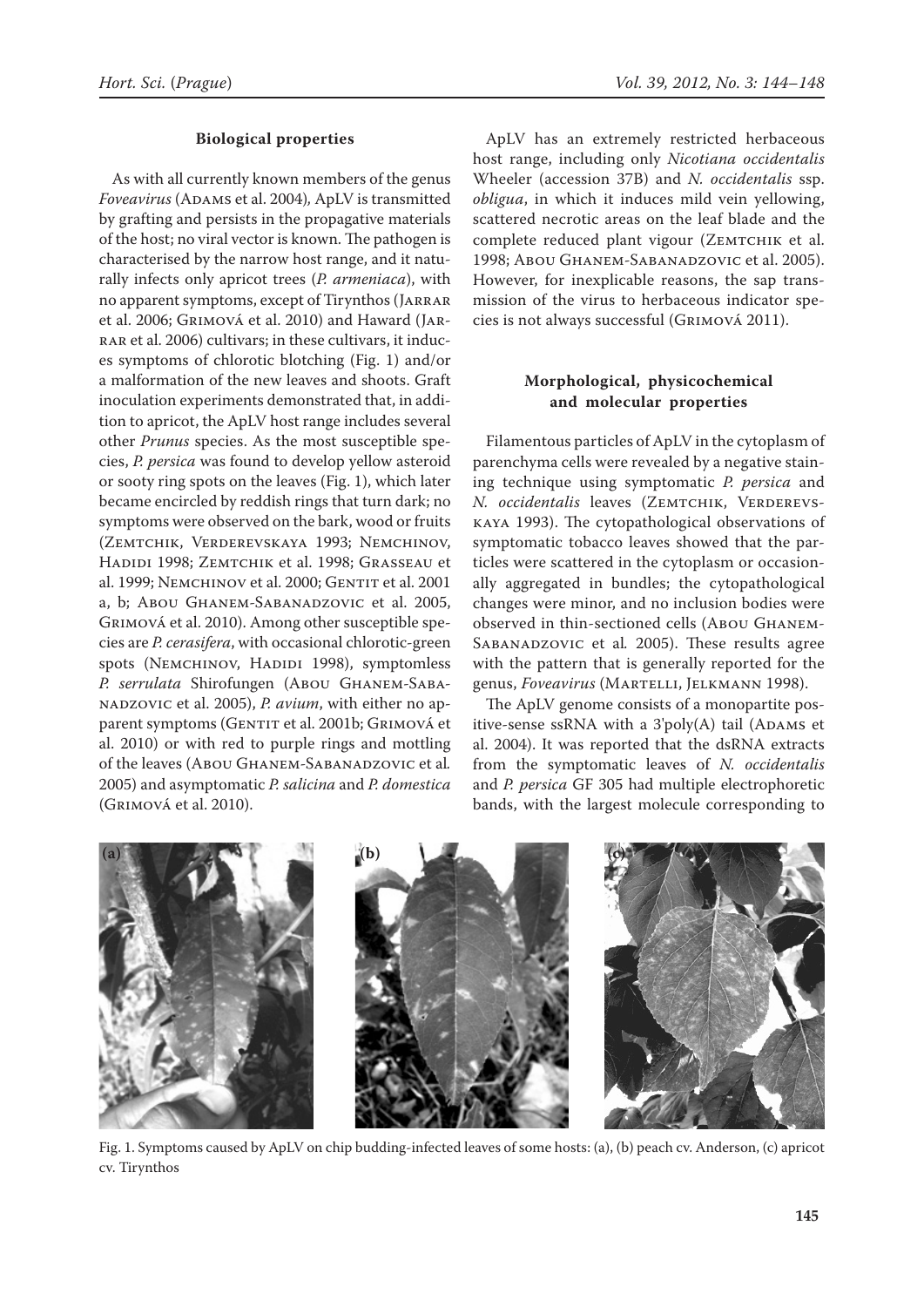an estimated size of approximately 9 kbp (GENTIT et al. 2001a, b; Abou Ghanem-Sabanadzovic et al. 2005; Grimová 2011), which is in accordance with the size range reported for the other members of this viral genus (ADAMS et al. 2004). To date, two French and two Italian fully sequenced ApLV isolates were molecularly described, with accession numbers HQ339956-HQ339959 (Youssef et al. 2011). All of these isolates have similar sizes (between 9,295 and 9,311 nucleotides) and show a typical *Foveavirus* genomic organisation, with five open reading frames (ORFs) from the 5' to 3' ends and corresponding to the replication-associated protein (ORF1), the movement-associated triple gene block (TGB, ORFs 2-4) and a capsid protein (CP, ORF5). The predicted molecular weights for the proteins encoded by various viral ORFs are as follows: ORF1 (Pol) 247.2 to 247.8 kDa; ORF2 (TGBp1) 25.2–25.3 kDa; ORF3 (TGBp2) 12.7–2.8 kDa; ORF4 (TGBp3) 7.4–7.6 kDa and ORF5 (CP) 43.0–44.8 kDa. The analyses of the complete genomic sequences indicate that, similar to the situation with many Betaflexiviridae, ApLV shows an overall high level of variability (YOUSSEF et al. 2011).

ApLV is closely related to ASPV in many molecular aspects (NEMCHINOV, HADIDI 1998; NEMCHInov et al. 2000; Grimová 2011; Youssef et al. 2011). In fact, some of the pair-wise comparisons in the polymerase gene show identity levels that falls within the species cut-off value. Despite the ambiguous taxonomic information, it seems reasonable to conclude that ApLV and ASPV represent distinct but closely related sister species, with ASPV being specialised to infect members of the Maloideae subfamily and ApLV infecting members of the Prunoideae (Yousser et al. 2011).

# **Virus detection**

**Biological indexing**. ApLV can be detected by grafting, budding or chip-budding infected plant material onto peach GF 305 seedlings. The symptoms appear within a few months under greenhouse conditions or within one year in the open field (NEMCHINOV, HADIDI 1998; NEMCHINOV et al. 2000; GENTIT et al. 2001a; Abou GHANEM-SAbanadzovic et al. 2005; Grimová et al. 2010). The virus can also be experimentally transmitted to herbaceous hosts, including *N. occidentalis* Wheeler (accession 37B) and *N. occidentalis* ssp. *obligua*, with apparent symptoms developing 10–15 days after inoculation (ZEMTCHIK et al. 1998; GENTIT et al. 2001a; Abou Ghanem-Sabanadzovic et al. 2005).

**Serological and nucleic acid based assays**. ApLV accumulates in very low amounts in *Prunus*  and its herbaceous hosts and thus does not allow the preparation of purified particles that are suitable for antibody production and the development of serological methods (ZEMTCHIK et al. 1998; JAR-RAR 2006). Cross-reactions were obtained when extracts of ApLV-infected *N. occidentalis* were tested with antiserum to ASPV using DAS-ELISA, immunosorbent electron microscopy, and western blot assays (NEMCHINOV, HADIDI 1998; ZEMTCHIK et al. 1998) and with the polyclonal antiserum to *Plum pox virus* (PPV) within western blot analyses (NEMCHINOV, HADIDI 1998). Consequently, the presence of uniformly distributed common epitopes on the virions of ApLV, ASPV and PPV was suggested (James et al. 1996; Nemchinov, HADIDI 1998).

Many different nucleic acid-based techniques for the accurate diagnosis of ApLV were developed, including double-stranded RNA analysis (Nemchinov, Hadidi 1998; Gentit et al. 2001a, b; Abou Ghanem-Sabanadzovic et al. 2005; Grimová 2011), molecular hybridisation with different ApLVspecific digoxigenin riboprobes (NEMCHINOV et al. 2000; GENTIT et al. 2001a; Abou GHANEM-SABAnadzovic et al. 2005, Grimová 2011) and different RT-PCR analyses (NEMCHINOV, HADIDI 1998; Nemchinov et al. 2000; García-Ibarra et al. 2010; Grimová 2011).

# **Management approaches and concluding remarks**

Experiments have shown that ApLV can infect a wide range of *Prunus* species, but only some cultivars show symptoms. Thus, infected but symptomless stone fruit cultivars could constitute a major virus reservoir for the spread of ApLV throughout fruit-growing regions (Grimová et al. 2010). ApLV is a graft-transmitted virus, and therefore, the eradication of the pathogen largely depends on the use of virus-free propagating materials and rootstocks (MARTELLI, JELKMANN 1998). Such precautions should be seriously considered when designing and implementing stone fruit certification schemes to reduce or eliminate the potential contamination of the stocks with this virus (Grimová et al. 2010).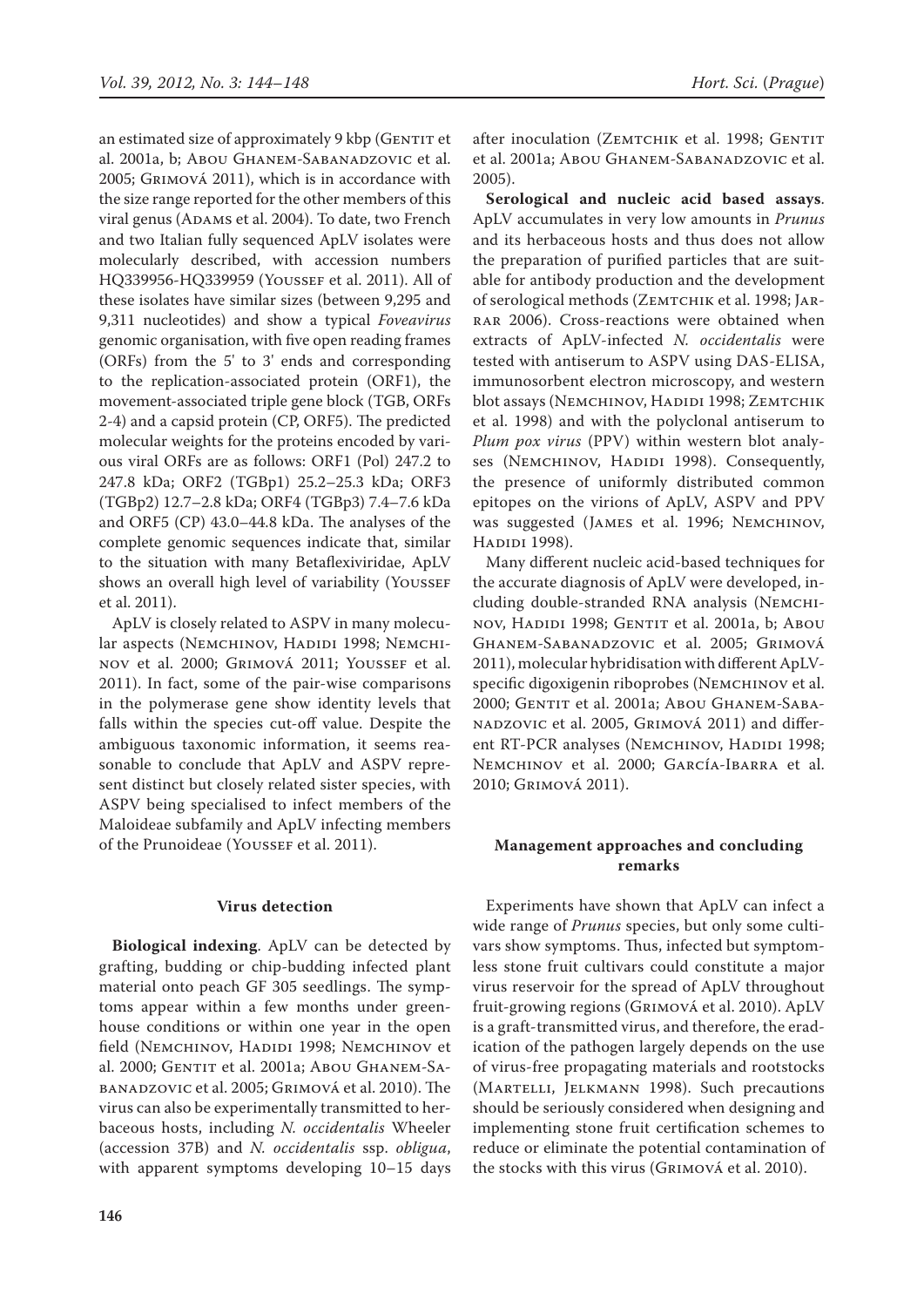A certification system was recently established in several countries to deal with the viral diseases of fruit trees. Specifically, the certification scheme of the European and Mediterranean Plant Protection Organization (EPPO) for the production of healthy stone fruit trees for planting has compiled a list of the viruses and other pathogens of the varieties and rootstocks that occur in the EPPO region and that require testing, including Peach asteroid spot agent (PAS). A PAS disease of unknown aetiology was first reported in California (COCHRAN, SMITH 1938) and was reported in other states of the western USA (Williams et al. 1976). Evidence correlating the presence of ApLV and the PAS agent was observed many times: all of the ApLV isolates induced yellow asteroid or sooty ring spots on the leaves during the experimental transmission of the pathogen to peach trees, symptoms that were identical to those caused by PAS disease (ZEMTCHIK et al. 1998; GENTIT et al. 2001b; Abou GHANEM-SAbanadzovic et al. 2005). If this hypothesis is confirmed, ApLV would be included in the EPPO list, and its presence in plant material would be strictly controlled during nursery production. However, until purified virus preparations from infected tobacco and/or an infectious transcript of ApLV are produced and used to infect peach trees, the aetiology of PAS will remain speculative (Myrta et al. 2008).

#### **References**

- Abou Ghanem-Sabanadzovic N., Abbadi H., Al Rwahnih A., Castellano M.A., Myrta A., 2005. Identification and partial characterization of an isolate of *Apricot latent virus* from Palestine. Journal of Plant Pathology, *87*: 33–37.
- Adams M.J., Antoniw J.F., Bar-Joseph M., Brunt A.A., Candresse T., Foster G.D., Martelli G.P., Milne R.G., FAUQUET C.M., 2004. The new plant virus family *Flexiviridae* and assessment of molecular criteria for species demarcation. Archives of Virology, *149*: 1045–1060.
- Cochran L.C., Smith C.O., 1938. Asteroid spot, a new virosis of peach. Phytopathology, *28*: 381–436.
- El Maghraby I., Sanchez-Navarro J., Matic S., Myrta A., Pallas V., 2006. First report of two filamentous particles from stone fruit trees in Egypt. Journal of Plant Pathology, *88* (Suppl.): S69.
- García-Ibarra A., Martinez-Gomez P., Rubio M., Dicenta F., Soler A., Pallas V., Sanchez-Navarro J.A., 2010. First report of *Apricot latent virus* and *Plum bark necrosis stem pitting-associated virus* in apricot from Spain. Plant Disease, *94*: 275.
- Gentit P., Foissac X., Svanella-Dumas L., Peypelut M., CANDRESSE T., 2001a. Characterization of two different *Apricot latent virus* variants associated with peach asteroid spot and peach sooty ringspot diseases. Archives of Virology, *146*: 1453–1464.
- Gentit P., Foissac X., Svanella-Dumas L., Peypelut M., Candresse T., 2001b. Variants of *Apricot latent foveavirus* (ApLV) isolated from south European orchards associated with peach asteroid spot and peach sooty ringspot diseases. Acta Horticulturae, *550*: 213–219.
- Grasseau N., Macquaire G., Boye R., Cornaggia D., Desvignes J.C., 1999. Peach red marbling and peach sooty ringspot, two new virus-like degenerative diseases of *Prunus*. Plant Pathology, *48*: 395–401.
- Grimová L., Bazzoni A., Ryšánek P., Palmisano P., Zouhar M., Minafra A., Savino V., 2010. Biological characterization and variability in the coat protein gene of an isolate of *Apricot latent virus*. Journal of Plant Pathology, *92*: 111–116.
- Grimová L., 2011. Charakterizace a diagnostika latentního viru meruňky (Characterization and Diagnostics of *Apricot latent virus*). [Ph.D. Thesis.] Prague, Czech University of Life Sciences Prague.
- Gümüs M., Rowhani A.M., Myrta A., 2004. First report of *Apricot latent virus* in Turkey. Journal of Plant Pathology, *86*: 91–92.
- James D., Goodkin S.E., Eastwell K.C., Mackanzie D.J., 1996. Identification and differentiation of *Prunus* isolates that cross-react with *Plum pox virus* and *Apple stem pitting virus* antisera. Plant Disease*, 80*: 536–543.
- JAMES D., VARGA A., CROFT H., 2007. Analysis of the complete genome of *Peach chlorotic mottle virus*: identification of non-AUG start codons, *in vitro* coat protein expression, and elucidation of serological cross-reactions. Archives of Virology*, 152:* 2207–2215.
- Jarrar S., Boscia D., Myrta, A., Minafra A., Lonconsole G., Savino V., 2006. Studies on the biological and molecular diagnosis of *Apricot latent virus*. Journal of Plant Patology*, 88* (Suppl.): S46.
- Jarrar S., Choueiri E., Sanchez-Navarro J.A., Myrta A., El Zammar S., Savino V., Pallas V., 2007. First report of *Apricot latent virus* in Lebanon. Journal of Plant Pathology*, 89*: 303.
- Jelkmann W., 1994. Nucleotide sequences of *Apple stem pitting virus* and of the coat protein gene of similar virus from pear associated with vein yellows disease and their relationship with *potex-* and *carlaviruses*. Journal of General Virology*, 75*: 1535–1542.
- Marenaud C., 1966. Les methods de detection des maladies a virus des arbres fruitiers. Recherches concernant l'indexage sur *Prunus persica* ligne GF-305. Mémoire présente pour l'obtention du titre d'Ingenieur DPP. E. Paris, Conservatoire National des Artes et Métiers: 231.